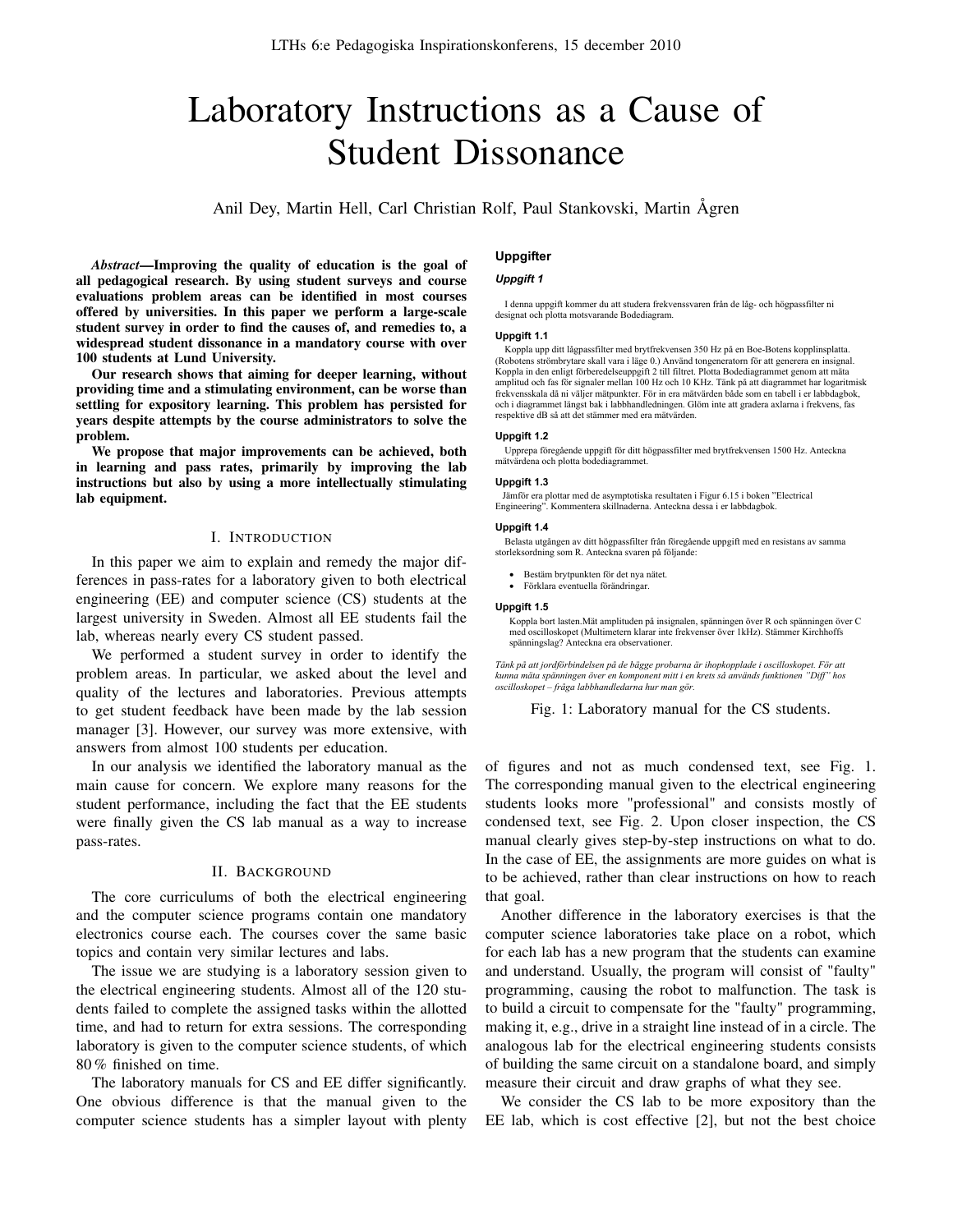#### **Spänningsaggregatet**

#### **Utförande**

Koppla upp dina filter på kopplinsplattan.

- **1.** I brytpunkten har utsignalamplituden sjunkit till  $1/(\sqrt{2}) \approx 0.7$  relativt insignalen. Bestäm brytpunkten genom att variera frekvensen på tongeneratorn och studera utsignalamplituden från nätet. Anslut båda probarna, en på insignalen och en på utsignalen.
- **2.** Det asymptotiska bodediagrammet, amplitud och fas, är räta linjer med känd lutning samt brytpunkter. Det uppmätta bodediagrammet skiljer sig ytterst lite från det asymptotiska utom just i brytpunkten. För att kunna plotta diagrammet behövs då endast två till tre punkter på varje kurvdel samt brytfrekvensen. Gör mätningar och plotta diagrammen för både amplitud och fas. Angående fasmätning se appendix A.
- **3.** Rita in det asymptotiska Bodediagrammets linjer i samma plot.
- **4.** Belasta utgången med en resistans av samma storleksordning som R och bestäm brytpunkten. Förklara eventuella förändringar.
- **5.** (*Obs! koppla bort en probe helt i denna mätning på grund av risk för kortslutning genom jordklämmorna*) Mät amplituden på insignalen, spänningen över R och spänningen över C med oscilloskopet (Multimetern klarar inte frekvenser över 1kHz). Det gäller att *vgenerator = vresistor + vkondensator*. Stämmer Kirchhoffs spänningslag enligt din mätning? Förklara!

#### **EXTRAUPPGIFT: Undersökning av "Svarta lådan"**

#### **Utförande**

Använd dina kunskaper för att så långt det är möjligt karaktärisera innehållet i en okänd koppling utdelad av handledaren. Försök att göra en kretsmodell som beskriver uppträdandet.

#### **EXTRAUPPGIFT: Karaktärisering av förstärkare med komersiellt mätinstrument.**

Institutionen har ett audiotestinstrument *Audio Precision Mark II* som används kommersiellt i tester av audioförstärkare. Instrumentet styrs från en PC där det finns många färdiga testprocedurer och data kan lagras. En mätuppställning är förberedd för demonstration och en handledare visar möjligheterna.

*ESS010 - Elektronik, Lund University.* **43**

Fig. 2: Laboratory manual for the EE students.

for learning [1]. In this paper we will show that the robot based CS lab may still make students think harder about the problems, stimulating deeper learning [5].

## III. STUDENT SURVEY

In order to get a clear picture of the experiences and viewpoints held by the students, we decided to use a questionnaire. We did not possess any prior knowledge regarding expected problem areas, hence, the questionnaire was designed as a broad spectrum survey. The development of the questionnaire was inspired by the design guide in [4].

All the present EE and CS students were asked to rate their opinion about the eight statements below on a scale from "do not agree at all" to "fully agree". By giving four possible answers, we forced the participants to form an opinion other than "neutral" or similar, hoping this would give better answers. In total, we received 104 answers from EE students, three of which were discarded due to failure to indicate the lab session. From CS students, we received 79 valid answers. We asked the eight questions presented below.

- 1) The lectures contained information that was relevant to the lab.
- 2) This information (see Q1) was easy to understand.
- 3) The laboratory instructions were easy to comprehend.
- 4) The instructions gave enough information to complete the lab in a useful manner.
- 5) I considered myself well-prepared when I arrived to the lab.
- 6) The teaching assistants did their best to help me through the lab.
- 7) I found the lab too difficult.
- 8) I had problems with the lab equipment.

We also let the students comment, in free-text, on what they believed could be improved by the next laboratory session in the course they were currently taking as well as the same laboratory given next year.

## *A. Results*

The 180 answers in our survey, are summarized in Fig. 4(a)- (h) and Fig. 5(a)-(h) where Fig. 3 explains how to interpret the pie charts. In short, darker colors indicate disagreement while lighter colors signify agreement. Parts of our analysis uses data and correlations that are available upon request.



Fig. 3: Legend for Fig. 4 and Fig. 5. Each chart begins at "three o' clock" and progresses counter-clockwise in the manner illustrated here. The range 0-3 corresponds to the range in answers from "do not agree at all" to "fully agree".

## IV. SURVEY ANALYSIS

## *A. Lectures*

Both the CS and EE students feel that the lectures contain information relevant to the lab session. Furthermore, they find this information reasonably easy to understand, see Fig. 4a- (b) and Fig. 5a-(b). Students that find it easy to understand lab-relevant information in the lectures are often more at ease with interpreting the lab manual. The EE students felt that the lectures were easier to understand, but they still ranked the manual as hard to understand.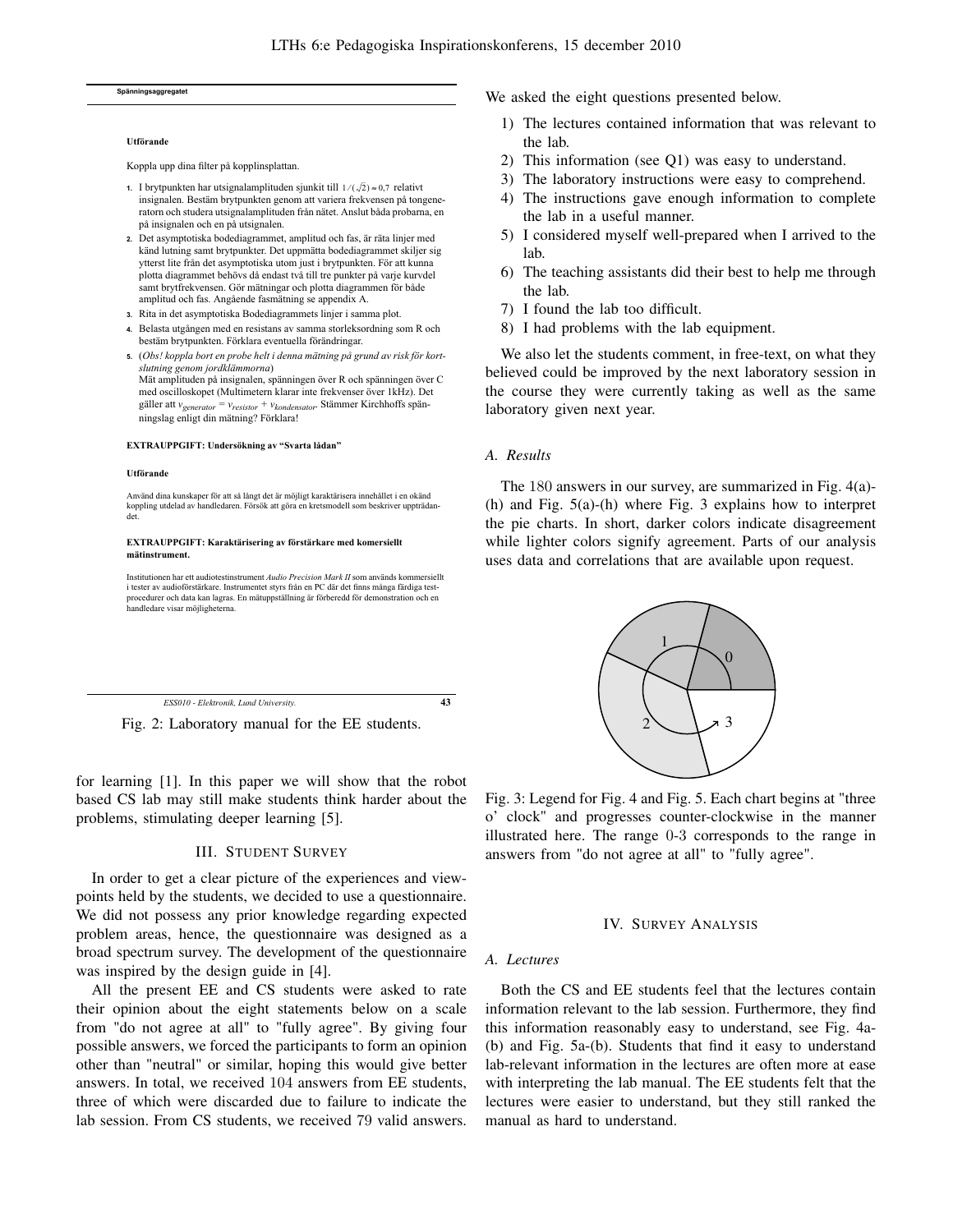



(d) Q4: The instructions gave enough information to complete the lab in a useful manner.



(b) Q2: This information (see Q1) was easy to understand.



(e) Q5: I considered myself wellprepared when I arrived to the lab.



Fig. 4: Answers to the questions given to the EE students. See Fig. 3 for a legend.

## *B. Laboratory Manual*

Our survey results clearly show that the laboratory manual is regarded as nearly incomprehensible by EE students. With four top scores and 26 bottom ones (out of 101), the distribution of the answers is shifted well below average, see Fig. 4c. This gives the manual an exceptionally low score. The instructions are a major problem for the students, as further indicated by Fig. 4d. This is also communicated through the freetext answers. Comments like "Improve the manual!" were abundant. As indicated by Fig. 5d, the CS students were fairly satisfied with both the level and relevance of their lab manual.

## *C. Laboratory Preparations*

Both CS and EE students generally regarded themselves as being quite well-prepared for their laboratory session, see Fig. 4e and Fig. 5e. This is interesting in itself, but curiously, even the well-prepared students did not find the laboratory session easy.

# *D. Teaching Assistants and Equipment*

There were only small differences in the rating that CS and EE students gave the equipment, see Fig. 4h and Fig. 5h. The difference in rating for the teaching assistants, shown in Fig. 4f and Fig. 5f, may be mostly because of frustration by the EE students. Most of the assistants were the same for both the CS and EE students.



(c) Q3: The laboratory instructions were easy to comprehend.



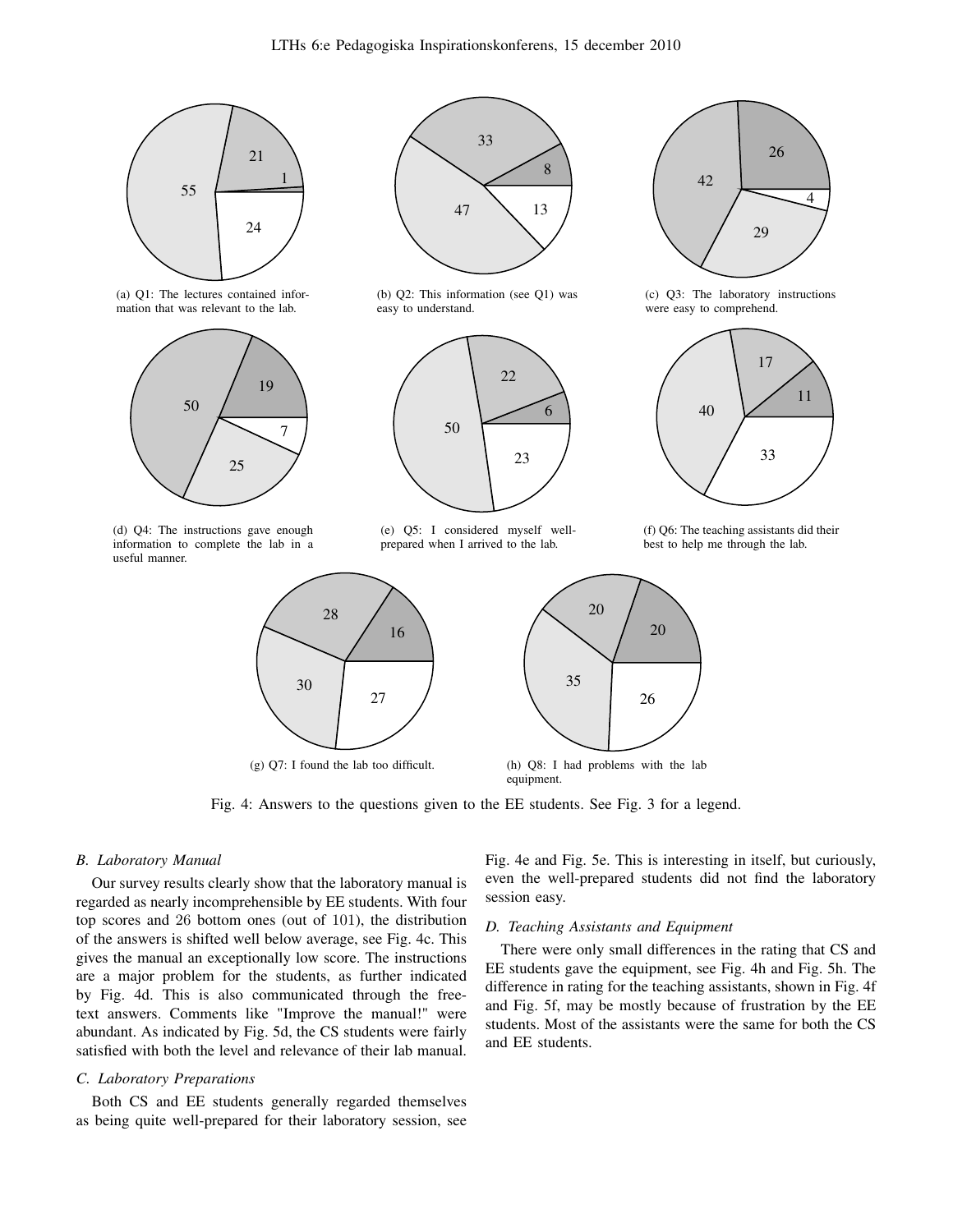

(g) Q7: I found the lab too difficult.

equipment.

Fig. 5: Answers to the questions given to the CS students. See Fig. 3 for a legend.

# V. CONCLUSIONS

Our main conclusion is that the laboratory manual given to the electrical engineering students needs to be improved. The results of our survey clearly show that EE students find the lab much harder, see Fig. 4g and Fig. 5g. Since there are only small differences in the actual assignments, the lab instructions seem to be the main concern. In fact, all other parts of the EE course fare reasonably well. Even the difficulty of the lab is considered acceptable by the students, despite the fact that hardly any of them passed without a remedial session. Again, the CS students were much happier with the difficulty of their lab, despite having a harder time understanding the lectures.

The good thing about the EE manual is that it aims at a deep approach to learning. However, if the time constraints are too high, there is no time for understanding. Hence, the students are forced to take a surface approach to learning, which fails since the assignments are too difficult for this approach. The CS manual may be more expository, but experimenting on a robot may counter surface learning to some extent.

## *A. Improvements*

Our main recommendation is to modify the lab manual. The manual given to CS students was used as a last resort in order to help the EE students. Therefore, a good place to start is to change the instructions to resemble those of the CS students.

Another improvement is to change the lab itself. A more hands-on approach might be easier to understand for first year students. Using real world experimentation rather than measure, the plot may stimulate students to work harder.